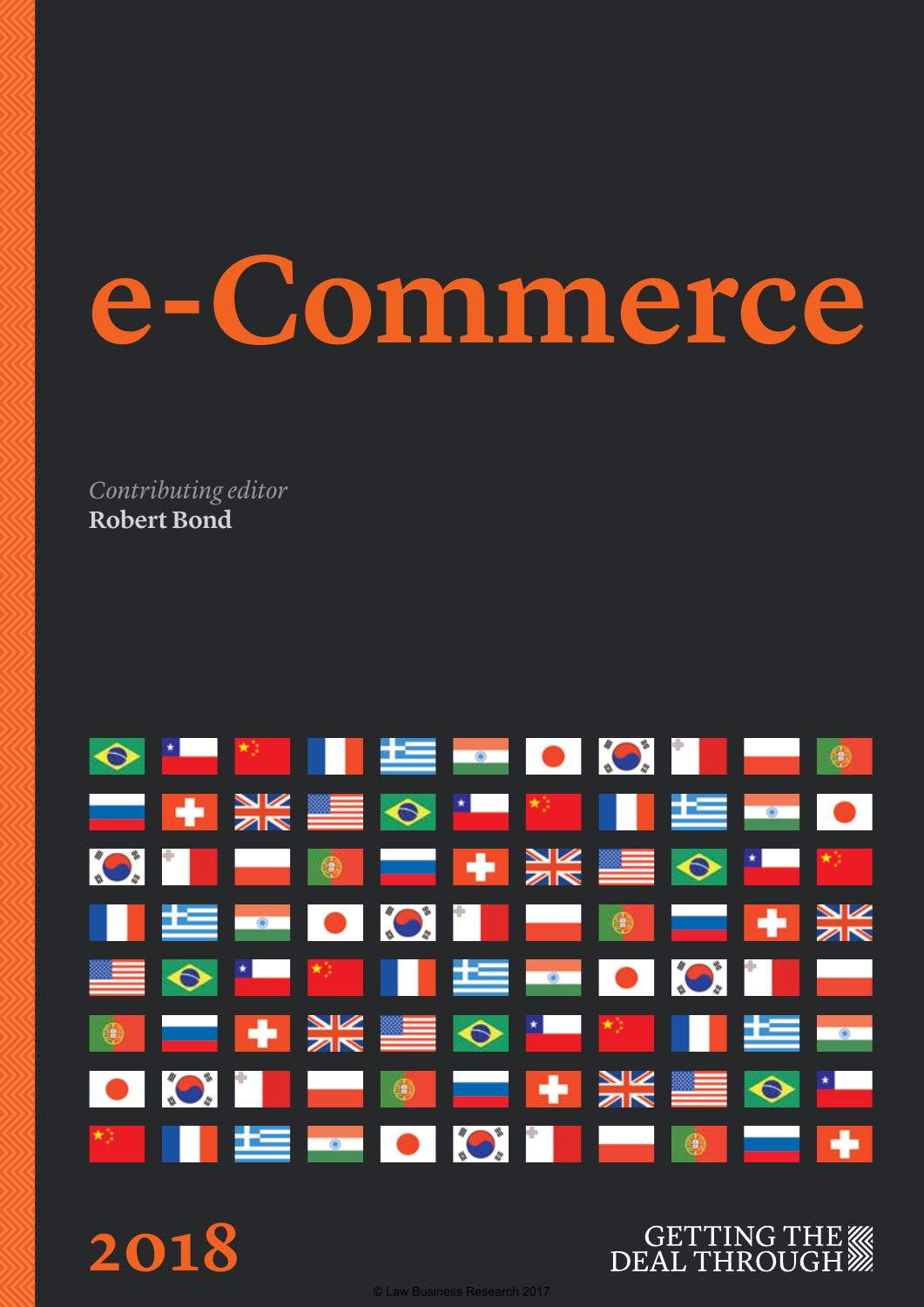## GETTING THE

### **e-Commerce 2018**

### *Contributing editor* **Robert Bond Bristows LLP**

Publisher Gideon Roberton gideon.roberton@lbresearch.com

Subscriptions Sophie Pallier subscriptions@gettingthedealthrough.com

Senior business development managers Alan Lee alan.lee@gettingthedealthrough.com

Adam Sargent adam.sargent@gettingthedealthrough.com

Dan White dan.white@gettingthedealthrough.com





Published by Law Business Research Ltd 87 Lancaster Road London, W11 1QQ, UK Tel: +44 20 3708 4199 Fax: +44 20 7229 6910

© Law Business Research Ltd 2017 No photocopying without a CLA licence. First published 2000 Fourteenth edition ISSN 1473-oo65

The information provided in this publication is general and may not apply in a specific situation. Legal advice should always be sought before taking any legal action based on the information provided. This information is not intended to create, nor does receipt of it constitute, a lawyer–client relationship. The publishers and authors accept no responsibility for any acts or omissions contained herein. The information provided was verified between June and July 2017. Be advised that this is a developing area.

Printed and distributed by Encompass Print Solutions Tel: 0844 2480 112



© Law Business Research 2017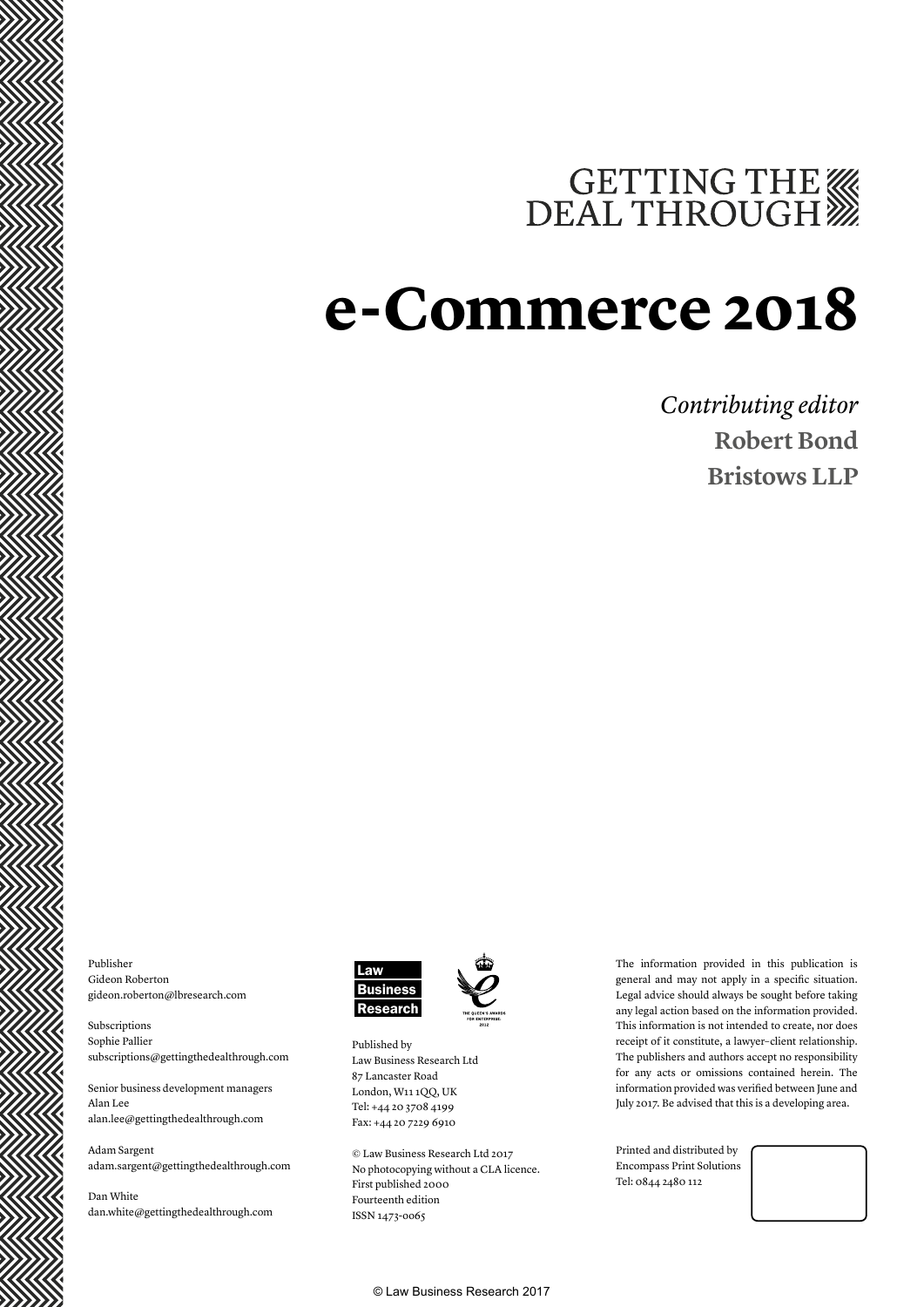#### **CONTENTS**

| The growth of outsourced solutions in data protection                                                            | 5  | Korea                                                                                                                                             | 58  |
|------------------------------------------------------------------------------------------------------------------|----|---------------------------------------------------------------------------------------------------------------------------------------------------|-----|
| Janine Regan<br><b>Bristows LLP</b>                                                                              |    | Kwang-Wook Lee, Keun Woo Lee and Jason Sangoh Jeon<br>Yoon & Yang LLC                                                                             |     |
| Brazil                                                                                                           | 7  | Malta                                                                                                                                             | 65  |
| Raphael de Cunto, Pedro Paulo Barradas Barata and<br>Beatriz Landi Laterza Figueiredo<br>Pinheiro Neto Advogados |    | Olga Finkel<br><b>WH Partners</b>                                                                                                                 |     |
|                                                                                                                  |    | Poland                                                                                                                                            | 74  |
| Chile                                                                                                            | 13 | Robert Małecki                                                                                                                                    |     |
| Claudio Magliona, Nicolás Yuraszeck and Carlos Araya<br>García Magliona y Cía Abogados                           |    | Małecki Pluta Dorywalski i Wspólnicy Spk                                                                                                          |     |
|                                                                                                                  |    | Portugal                                                                                                                                          | 81  |
| China                                                                                                            | 19 | Leonor Chastre, Duarte Abecasis, Gonçalo Bastos Lopes,                                                                                            |     |
| Jihong Chen<br>Zhong Lun Law Firm                                                                                |    | Mafalda Ferreira Santos and Paulo Costa Martins<br>Cuatrecasas                                                                                    |     |
| France                                                                                                           | 27 | Russia                                                                                                                                            | 88  |
| <b>Bradley Joslove</b><br>Franklin                                                                               |    | Ksenia Andreeva, Anastasia Dergacheva, Anastasia Kiseleva,<br>Kseniya Lopatkina, Vasilisa Strizh and Brian Zimbler<br>Morgan, Lewis & Bockius LLP |     |
| Greece                                                                                                           | 37 |                                                                                                                                                   |     |
| Dina Th Kouvelou and Nikos Th Nikolinakos                                                                        |    | Switzerland                                                                                                                                       | 95  |
| Nikolinakos - Lardas & Partners LLP                                                                              |    | Lukas Morscher and Stefan Bürge                                                                                                                   |     |
|                                                                                                                  |    | Lenz & Staehelin                                                                                                                                  |     |
| India                                                                                                            | 45 |                                                                                                                                                   |     |
| Hardeep Sachdeva, Sunila Awasthi and Rachit Bahl                                                                 |    | <b>United Kingdom</b>                                                                                                                             | 103 |
| <b>AZB &amp; Partners</b>                                                                                        |    | <b>Robert Bond</b><br><b>Bristows LLP</b>                                                                                                         |     |
| Japan                                                                                                            | 52 |                                                                                                                                                   |     |
| Kozo Yabe and Takeshi Kanda                                                                                      |    | <b>United States</b>                                                                                                                              | 113 |
| Yuasa and Hara                                                                                                   |    | Gregg Kirchhoefer, P Daniel Bond, Ashley Eisenberg and<br><b>Adine Mitrani</b>                                                                    |     |

Kirkland & Ellis LLP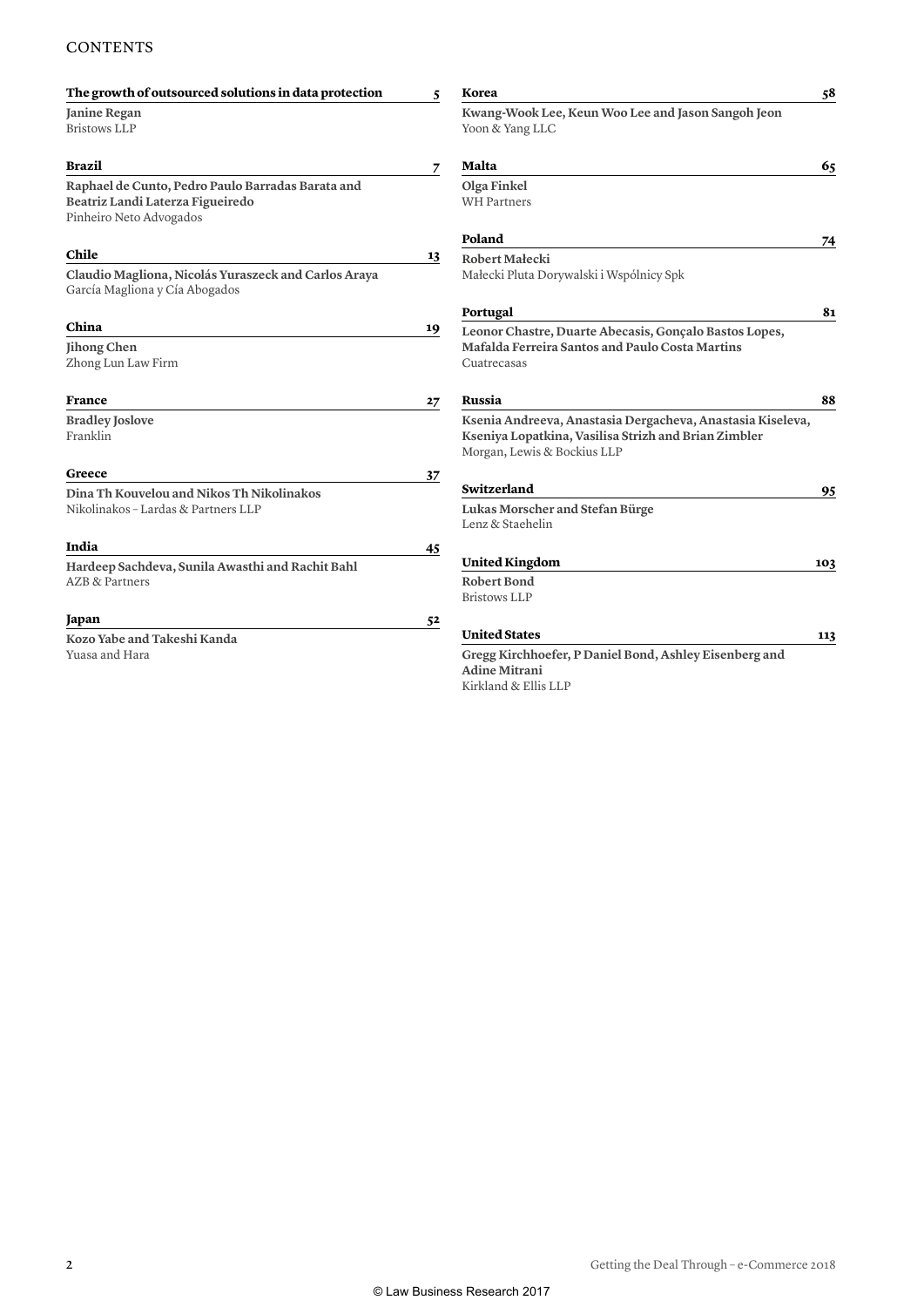# **Poland**

#### **Robert Małecki**

**Małecki Pluta Dorywalski i Wspólnicy Spk**

#### **General**

#### **1 How can the government's attitude and approach to internet issues best be described?**

The Polish government strongly appreciates the importance of the internet. The significance of the internet, computerisation and digitisation has been emphasised by the creation in 2011 of a new ministry, the Ministry of Digitalisation, dealing with, inter alia, e-administration, information society and telecommunications.

#### **Legislation**

#### **2 What legislation governs business on the internet?**

- The following acts regulate business on the internet:
- the Civil and Criminal Codes;
- the Act of 18 July 2002 on the Electronic Provision of Services (AEPS);
- the Act of 5 September 2016 on Trust Services and Electronic Identification (ATSEI);
- the Personal Data Protection Act of 29 August 1997 (APDP);
- the Copyright and Neighbouring Rights Act of 4 February 1994 (the Copyright Act);
- the Telecommunications Law Act of 16 July 2004 (TLA);
- the Consumer Rights Act of 30 May 2014 (CRA); and
- the Act of 5 July 2002 on the Protection of Certain Electronically Provided Services based on, or consisting of, Conditional Access.

#### **Regulatory bodies**

#### **3 Which regulatory bodies are responsible for the regulation of e-commerce, data protection and internet access tariffs and charges?**

These are matters for the president of the Electronic Communications Office (ECO) and Inspector General of Personal Data Protection. The president of the ECO is the regulatory authority for the telecommunications market, supervised by the Minister of Digitisation. The president of the ECO may, inter alia, impose financial penalties for breaches of the TLA and failure to observe its decisions. The Inspector General of Data Protection supervises personal data processing procedures and is authorised, inter alia, to impose administrative fines as coercion measures for breach of the APDP and failure to observe its decisions. The Scientific and Academic Computer Network (NASK) is a research institute responsible for the top-level '.pl' domain.

#### **Jurisdiction**

**4 What tests or rules are applied by the courts to determine the jurisdiction for internet-related transactions or disputes in cases where the defendant is resident or provides goods or services from outside the jurisdiction?**

The general principles referring to civil proceedings apply in such a case. In particular, the Lugano Convention on jurisdiction and the recognition and enforcement of judgments in civil and commercial matters of 30 October 2007, and European Parliament and Council Regulation (EU) No. 1215/2012 of 12 December 2012 on jurisdiction and the recognition and enforcement of judgments in civil and commercial matters are of paramount importance.

If at least one of the parties is a resident of an EU member state, or of a country that is a party to the above-mentioned Lugano Convention, the parties may agree that a court in a particular member state shall have jurisdiction. Otherwise, persons resident in an EU member state should be sued before the courts of that member state, irrespective of their citizenship. In the case of a legal person, under the above-mentioned regulation the location of its registered office will determine the appropriate court, or alternatively the place of its main governing body or business activity. The claim may also be brought before a court where the obligation was or was to be performed.

As to agreements with consumers, the consumer may initiate proceedings against a legal person or an individual conducting business activity before the court having jurisdiction over its registered office or the place of the consumer's residence. Actions against a consumer may be taken by legal persons or individuals conducting business activity only in courts of the country where the consumer is resident.

If none of the aforementioned acts applies and there are no applicable bilateral agreements, the provisions of the Civil Procedure Code (CPC) apply. The parties may submit specific cases to the Polish courts, unless foreign courts have exclusive jurisdiction. The parties may also submit a given case to arbitration courts. In any case, Polish courts have jurisdiction if a contractual obligation was, is or was to be performed in Poland, the defendant is resident or has its registered office in Poland or the delict was committed in Poland. The place of performance of an obligation is not defined in the CPC: the Polish Supreme Court has ruled that the applicable material foreign law is to be respected when deciding on the place of performance of a given obligation. The same applies to the determination of the place of commitment of a delict. As regards contracts concluded by consumers, Polish courts have jurisdiction even though the other party, being a business entity, has its registered office abroad, if a consumer undertook the steps necessary for the conclusion of a given contract in Poland. Hence, if a consumer makes its declaration of intent in Poland, Polish courts will have jurisdiction even if the contract has not been concluded in Poland.

#### **Contracting on the internet**

#### **5 Is it possible to form and conclude contracts electronically? If so, how are contracts formed on the internet? Explain whether 'click wrap' contracts are enforceable, and if so, what requirements need to be met?**

Yes, it is possible. In the case of contracts formed electronically offline (email), an offer made electronically shall be deemed to have been made to the other person at the moment of its introduction to a means of electronic communication in a way that enabled that person to learn of its content.

In the case of a contract formed electronically online, an offer made electronically is binding for the offeror if the other party confirms its receipt without delay. This rule does not apply to contracts concluded by email and other means of individual long-distance communication. In business-to-business relationships the parties may agree on the exclusion of this rule as well. A party entering into a 'click wrap' contract should be provided with the terms and conditions of the vendor's contract. Moreover, the party that is a business entity should provide the other contracting party, inter alia, with information about technical acts covered by the execution of the agreement, the legal effects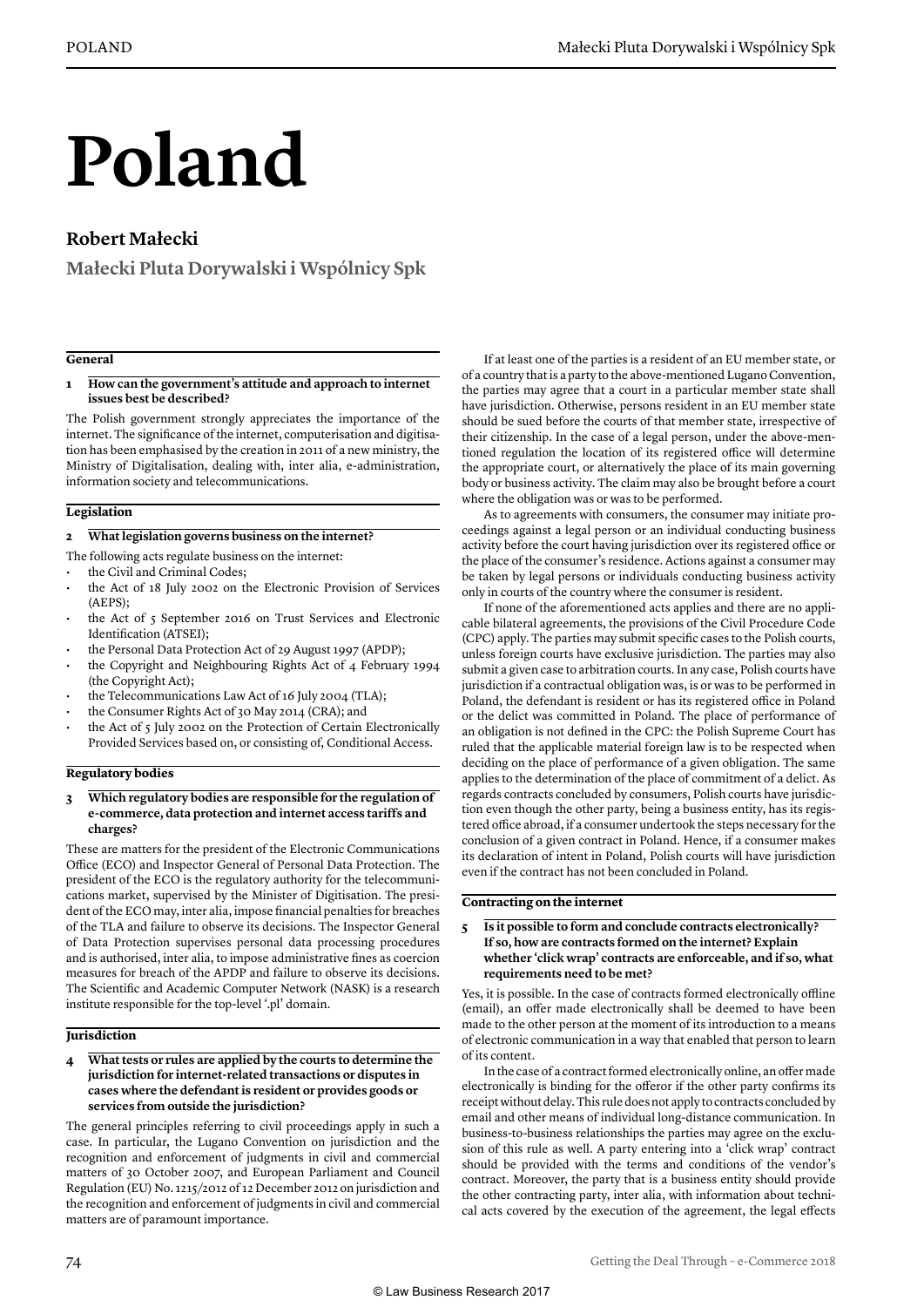of confirmation of the receipt of the offer and the languages in which the agreement may be concluded. If the contract is formed by email or another means of individual electronic long-distance communication, the general provisions of the Civil Code shall apply. In businessto-consumer (B2C) contracts, the business entity should also meet the additional conditions stipulated by the CRA.

According to the CRA, in business-to-consumer 'click wrap' contracts the entrepreneur is required to ensure that the consumer is fully aware of the obligation to make a payment after making an order under pain of the contract being regarded as unconcluded. If an order is made by clicking a particular 'button' on a website, such a 'button' should be described in a manner stipulated in the CRA. Moreover, the entrepreneur is obliged to ensure that the consumer is provided at the last moment before making an order with, inter alia, information on the main features of the product sold, price, extra fees (for example, fees for transport, mail service, other) or term of the agreement. The extra fees may be agreed upon by the consumer only by applying an 'opt in' option. Applying an 'opt out' option with regard to any extra fees releases the consumer from the obligation to pay for such fees. The entrepreneur is also obliged to provide the consumer with a confirmation of the conclusion of the contract at latest before the moment of providing the service or at the moment of providing a good. Such confirmation should be provided in a form of a durable data carrier which may be, for example, an email or a CD. Providing telecommunications services was made possible exclusively under a written agreement under the TLA. Since 21 January 2013, it has also been possible to provide such services under an electronically concluded agreement. The duration of an agreement for a specified period of time concluded with a particular consumer for the first time may not exceed 24 months.

#### **6 Are there any particular laws that govern contracting on the internet? Do these distinguish between business-toconsumer and business-to-business contracts?**

The general provisions of the Civil Code, the ATSEI and the AEPS also apply to internet contracts. B2C contracts are subject to provisions of the Civil Code and the CRA.

#### **7 How does the law recognise or define digital or e-signatures?**

Under Regulation (EU) No. 910/2014 of the European Parliament and of the Council of 23 July 2014 on electronic identification and trust services for electronic transactions in the internal market (the eIDAS Regulation) and repealing Directive 1999/93/EC directly applicable since 1 July 2016, an e-signature means data in electronic form which is attached to or logically associated with other data in electronic form and which is used by the signatory to sign. The Regulation further defines an advanced e-signature as an electronic signature that meets the requirements of being uniquely linked to the signatory, capable of identifying the signatory, created using electronic signature creation data that the signatory can, with a high level of confidence, use under his or her sole control as well as being linked to the data signed therewith in such a way that any subsequent change in the data is detectable.

#### **8 Are there any data retention or software legacy requirements in relation to the formation of electronic contracts?**

The Civil Code makes no such provision, but retention of such data is always in the interests of the contracting party in order to produce evidence in any subsequent proceedings.

Article 180(a) of the TLA requires public telecommunications operators or providers of publicly accessible telecommunications services to retain the transmission and localisation data generated or processed by those entities within the territory of Poland for 12 months and to make such data accessible to the competent authorities, including courts and prosecutors, on the basis regulated by special acts. These data do not relate to the content of contracts; they just confirm internet activity (time of log-in, IP number, etc). However, the Court of Justice of the European Union stated in its judgment of 8 April 2014 that Directive No. 2006/24/EC, being the basis for introducing data retention provisions into the TLA, is invalid as it interferes with the right to respect social life and the right to protect personal data. Such a decision may have an impact on the TLA provisions regarding data retention.

#### **Security**

#### **9 What measures must be taken by companies or ISPs to guarantee the security of internet transactions? Is encryption mandatory?**

Under the APDP and AEPS, the data controller – being the data processor, including the service provider rendering electronic services – must take measures to ensure the protection of personal data that are subject to processing. The Regulation of the Minister of Internal Affairs of 29 April 2004 on documentation of personal data processing and technical and organisational requirements that should be met by personal data processing facilities and systems issued under article 39a of the APDP, provides (without prejudice to the rules set forth in the AEPS) most of the requirements for data processors consisting of three security levels – basic, higher and high. In those levels encryption measures are in some cases obligatory. For internet transactions encryption is obligatory as regards data used for verification of the identity of a person performing a transaction via the internet.

In addition, every provider of publicly accessible telecommunications services is obliged to notify the Inspector General of Personal Data Protection on any infringement of personal data and keep a register of infringements of personal data.

#### **10 As regards encrypted communications, can any authorities require private keys to be made available? Are certification authorities permitted? Are they regulated and are there any laws as to their liability?**

Under the ATSEI, qualified trust service providers are subject to entry into an open and electronic register kept by the Minister of Digitalisation upon the request of the aforementioned providers.

Pursuant to article 21(2) of the ATSEI, no liability is incurred by the trust service providers for any damage resulting from false data entered in the certificate that was provided by the recipient of trust services using that certificate unless the damage was a result of a lack of the trust service provider's due diligence. Qualified certification providers are subject to compulsory liability insurance.

Data for appending the e-signature (a private key) are only available to the person appending the signature, and there is no obligation requiring this person to disclose them. Additionally, other information related to the provision of certification services, including data used for verification of the authenticity of the signature and of the person (a public key) is confidential. However, it may be required by a court or a prosecutor if such information is connected with the pending proceedings, by state authorities when supervising the entities providing certification services and by other authorities empowered by separate acts.

#### **Domain names**

#### **11 What procedures are in place to regulate the licensing of domain names? Is it possible to register a country-specific domain name without being a resident in the country?**

These matters are subject to the regulations of the registration body, NASK. In order to register a domain the interested party contracts with NASK. This interested party has to declare that the data it submits to NASK is accurate and that the submission of the offer and the performance of the contract does not infringe any third party's rights or the law. NASK does not examine whether by entering into or performing the contract the subscriber has infringed the third party's rights or the law. However, a final and binding judgment stating that a subscriber has infringed third-party rights may constitute grounds to terminate the contract. The interested party may also contract with private entities being NASK partners.

Moreover, depending on the particular matter, provisions concerning trademark protection, the Combating of Unfair Competition Act of 16 April 1993 (ACUC), copyright law and provisions of the Civil Code will apply. It is possible to register domain names without being resident in Poland.

#### **12 Do domain names confer any additional rights beyond the rights that naturally vest in the domain name?**

Generally domain names confer no additional rights, as registration of a domain means only that others may not hold this domain as their own. The 'first come, first served' principle applies in domain registration.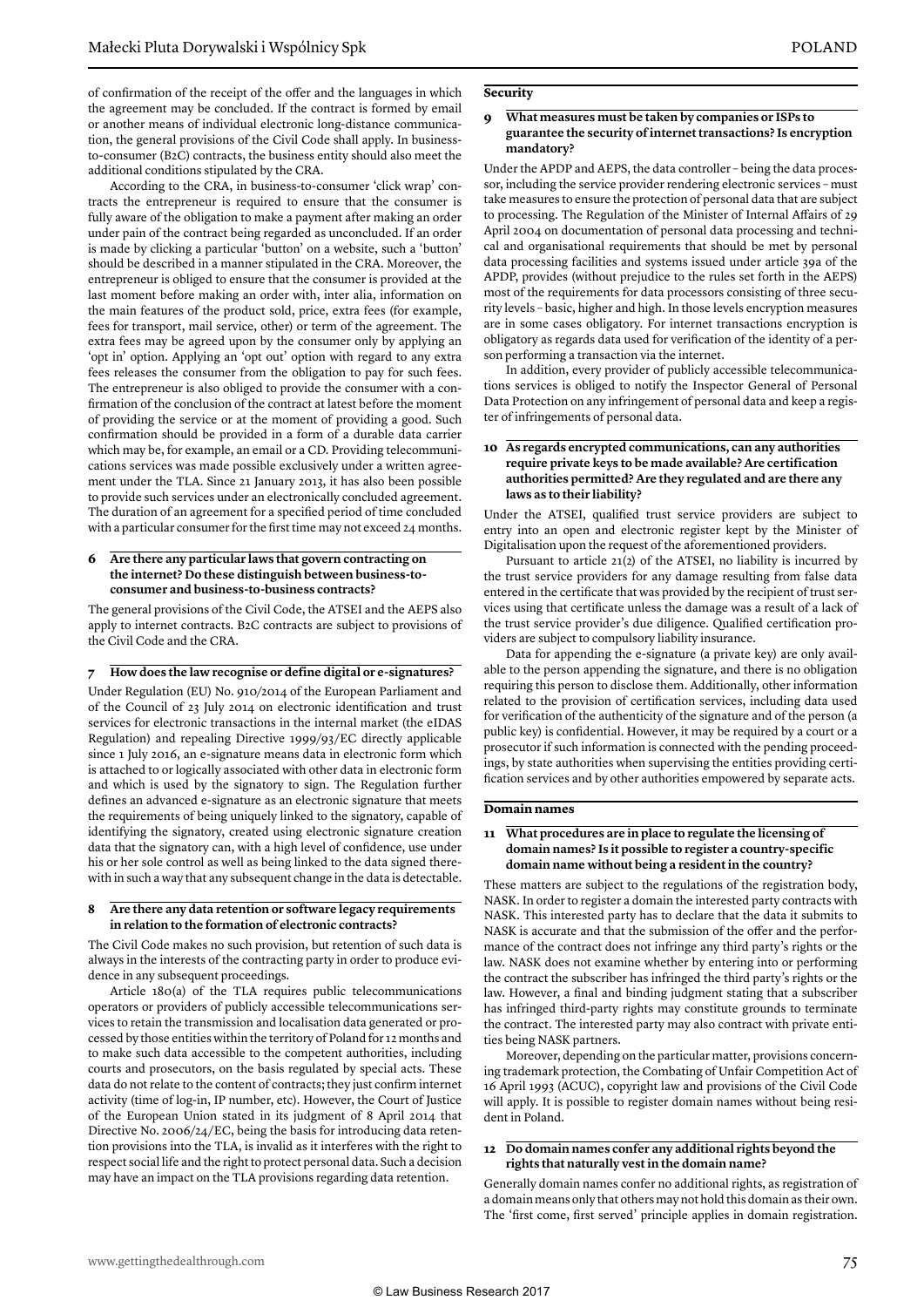Industrial property law permits the registration of a domain as a trademark after the completion of specific formalities. However, use of a similar domain may constitute an act of unfair competition, especially where there is a risk that consumers will be misled as to the identity of the business holding the given domain.

#### **13 Will ownership of a trademark assist in challenging a 'pirate' registration of a similar domain name?**

Trademark holders may sue a third party that is infringing their rights by using the domain name. Holders may demand that such use is stopped, as well as demand a reimbursement of profits gained by its use or the award of damages; a court may also order the defendant to pay a sum of money for charitable purposes. These claims can also be made against a person using a registered trademark as an internet domain.

#### **Advertising**

#### **14 What rules govern advertising on the internet?**

Advertising on the internet is not expressly regulated by Polish law. Therefore the general rules concerning advertising apply (ie, provisions of the ACUC, AEPS and regulations for the protection of incorporeal interests in intellectual property). In specific situations, the Press Law Act of 26 January 1984, the Gambling Act of 19 November 2009 and the Radio and Television Law Act of 29 December 1992 apply. In 2006 the Union of Associations Advertising Council was established, which is a self-regulatory body that oversees the practices of the advertising industry including entities that use the internet as a tool for advertising. The association adopted an Advertising Code of Ethics, which settles rules on advertising that protect the recipients as well as the beneficiaries of advertisements. The Advertising Ethics Commission is the body of the association that handles complaints from both consumers and competitors against entities that use advertising contrary to the Advertising Code of Ethics. The membership thereto is voluntary.

#### **15 How is online advertising defined? Could online editorial content be caught by the rules governing advertising?**

Online advertising is not defined specifically in any legal act. The Radio and Television Law Act sets forth a definition of an advertisement as commercial information originating from a public or private entity in connection to its business or professional activity aiming at the promotion of sales or payable use of products or services as well as auto-promotion. Rules on banned advertising (see question 17) apply to online editorial content when such content may be recognised as advertising.

#### **16 Are there rules against misleading online advertising?**

Under the AEPS, misleading advertising that may affect a client's decision as to purchase a product or a service constitutes an act of unfair competition. When assessing whether an advertisement is misleading all of its elements should be taken into consideration, in particular the quality and quantity of the elements of the good or service advertised, its manner of performance, usability, purpose and possibility of use, repair and conservation as well as the client's behaviour. There are no specific rules on the evidence that has to be kept by advertisers. The burden of proof that the information placed in an advertisement (or on the product) is true when it comes to civil claims under the ACUC lies on the advertiser, which is an exception from the general rule in civil law that the burden of proving a fact lies with the person who draws legal effects from that fact. In other claims connected to advertising, general rules of Civil (CPC) and Criminal Codes apply.

#### **17 Are there any products or services that may not be advertised on the internet?**

Banned advertising, including advertising on the internet, includes: advertising contrary to the law, misleading advertisements, unjust comparative advertising, hidden advertising, advertising that invades privacy, spam and advertising of tobacco, alcohol (except for beer), psychotropic and abusive substances, games of chance and medicinal products that do not meet specific requirements.

Certain limitations apply to the advertising of medical services, services rendered by attorneys-at-law, notaries, as well as legal and tax advisers.

Total bans apply to content of a criminal nature, including child pornography, pornography with animals or content provoking crime, racial or ethnic hatred.

The provisions of the AEPS prohibit sending commercial information to natural persons that was not requested by them or sent to them without their consent. This restriction does not concern legal persons any more, which means that a company may receive unordered commercial information if it is not spam.

Nevertheless, the new provision of article 172 TLA introduced as of 25 December 2014 states that it is prohibited to use any telecommunication user's device (computers, smartphones, tablets, etc) or automatic system for the purposes of direct marketing (mailing) unless a user consents thereon. This provision protects consumers as well as business entities from receiving unordered marketing information. Failure to comply with the new rule may amount to a financial penalty imposed by the president of the ECO, up to the amount of 3 per cent of the income of the fined entity acquired in the previous calendar year.

#### **18 What is the liability of content providers and parties that merely host the content, such as ISPs? Can any other parties be liable?**

See question 20 as to general rules of liability of content providers, entities providing hosting services and ISPs.

#### **Financial services**

#### **19 Is the advertising or selling of financial services products to consumers or to businesses via the internet regulated, and, if so, by whom and how?**

The sale of financial services products is subject to the AEPS, article 21 of the AFCBA and article 66(1) of the Civil Code. Service providers must provide the service recipient with information concerning themselves and the contractual procedure.

The CRA applies to consumers, who must be informed by the service provider about, inter alia, the identity of the service provider, the subject matter and conditions of the transaction, risks connected to the financial service (under certain conditions) and the right and method by which to withdraw from the agreement. The consumers' rights outlined in the CRA cannot be excluded or limited by the contract. Advertising of financial services products is subject to the requirements of fair advertising arising from the ACUC and the Act of 23 August 2007 on Counteracting Unfair Commercial Practices. This issue is also subject to regulations of the Polish Financial Supervision Authority.

#### **Defamation**

#### **20 Are ISPs liable for content displayed on their sites?**

A website's content provider or administrator, rather than the ISP, is generally liable for content displayed on the site. However, an ISP may be liable under civil law for any unlawful act as an accomplice of the tortfeasor.

An ISP that renders services consisting of transfer of data within a telecommunication network is not liable for its content if such an ISP is not the initiator of the data transfer, does not select the recipient of the data transfer and does not select or modify the information within the data transfer.

An ISP that renders hosting services (services that consist of making IT system resources available for storing data by the service user) is not liable for the content displayed on the site if it does not have actual knowledge of illegal information or activity, or upon obtaining an official notification or reliable information about the illegality of the given information or activity expeditiously disables access to the information.

#### **21 Can an ISP shut down a web page containing defamatory material without court authorisation?**

If the web page clearly contains defamatory material, then the ISP which renders hosting services may shut it down without incurring liability for damages even without a court order, but after expeditiously informing the content provider of such an intent.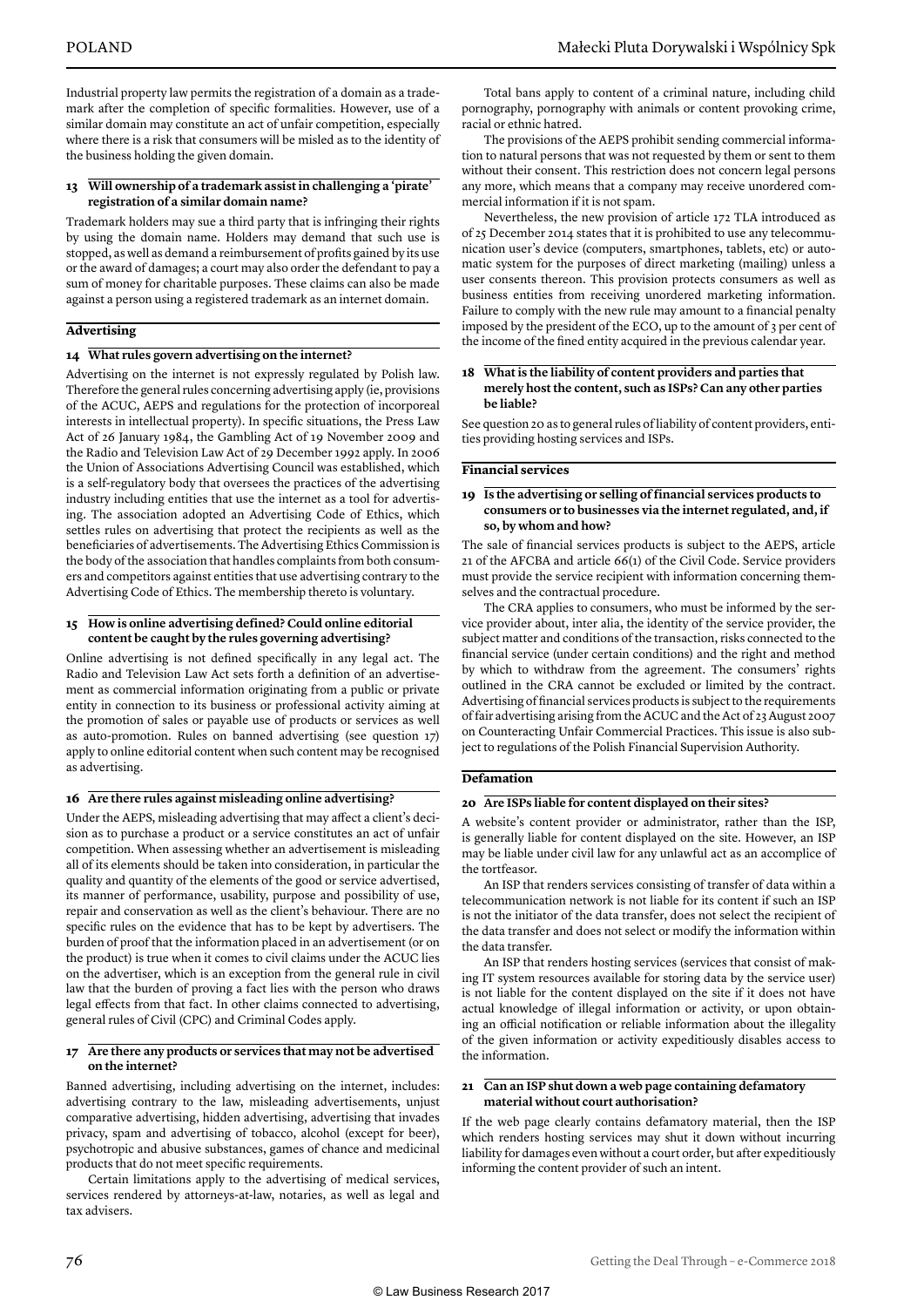#### **Intellectual property**

#### **22 Can a website owner link to third-party websites without permission?**

Basically, yes. However, Polish law contains no explicit regulation concerning this issue and each case of linking should be considered individually, particularly with respect to the regulations of the Copyright Act and the Industrial Property Law Act of 30 June 2000.

#### **23 Can a website owner use third-party content on its website without permission from the third-party content provider? Could the potential consequences be civil in nature as well as criminal or regulatory?**

Under article 50(3) of the Copyright Act, making a work available to the public when and where the public chooses is one example of the fields of exploitation of the work, and this extends to the internet. The owner of the work rights may use and dispose of such work in all fields of exploitation.

The website owner may not display a third party's content that constitutes a work within the meaning of the Copyright Act without the express consent of the owner of the rights to that work.

However, the principles of permitted public use regulated by the provisions of the Copyright Act apply. In specific cases, a work can be used without the express consent of the copyright owner; however, this is without prejudice to his or her right to remuneration, if applicable. The consequences of unlawful use of a work may be of a civil as well as criminal nature under the Copyright Act as well as the Civil and Criminal Codes.

#### **24 Can a website owner exploit the software used for a website by licensing the software to third parties?**

Yes, if the website owner has copyright or licence rights to the software in the relevant exploitation field. If not, the copyright owner's consent is required.

#### **25 Are any liabilities incurred by links to third-party websites?**

Displaying a link to any unlawful content may result in joint liability in law if there was knowledge of the nature of the content. The entity displaying a link may also be liable if the link is classified as unlawful advertising or when the content or form of the link itself is contrary to law. So as not to be held liable, a given entity shall remove a link infringing law as soon as it receives an official or reliable information about the infringement.

#### **26 Is video content online regulated in the same way as TV content or is there a separate regime?**

The Radio and Television Act of 29 December 1992 sets forth different requirements and limitations to TV programme providers rendering their services through the internet as well as through standard means of TV signal transmission. Such entities are obliged to obtain a concession, or in case of programmes provided entirely through the internet, an entry to a special register in order to provide their services. As to misleading or prohibited advertising, or as to the use of works under the Copyright Act, the same rules apply to online TV programmes and online video content that is not a TV programme. Otherwise online video content and TV content are separate regimes.

#### **27 Do authorities have the power to carry out dawn raids and issue freezing injunctions in connection with IP infringement?**

In the Polish jurisdiction, IP addresses in some cases may be recognised as personal data, so in cases of IP infringement a civil procedure or a criminal procedure may be initiated resulting in a dawn raid or a freezing injunction.

#### **28 What civil remedies are available to IP owners? Do they include search orders and freezing injunctions?**

Generally the rights and remedies under the Personal Data Protection Act are applicable thereto (they do not include search orders and freezing injunctions). However, in cases where IP infringement results in civil liability under the general rules of the Civil Code (for example, in cases of the breach of right to privacy, which is one of the personal rights under article 24 of the Civil Code) a freezing injunction may be issued (see also question 38).

#### **Data protection and privacy**

#### **29 How does the law in your jurisdiction define 'personal data'?**

Under article 6 of the APDP, personal data is any information concerning an identified or identifiable natural person. An identifiable natural person is a person who can be identified directly or indirectly, in particular by identity number or by one or more specific factors determining his or her physical, physiological, intellectual, economic, social or cultural features. Information is not regarded as identifying where the identification requires an unreasonable amount of time, cost or manpower.

The APDP also regulates sensitive personal data as data concerning racial or ethnic origin, political opinions, religious or philosophical beliefs, party or trade-union membership, as well as the processing of data concerning health, genetic code, addictions or sex life and data relating to convictions, decisions on penalty, fines and other decisions issued by a court or through administrative proceedings. Processing and revealing those data is prohibited, except where the data subject has given its written consent thereto.

Under the APDP it is acceptable to use anonymisation to make data non-personal.

#### **30 Do parties involved in the processing of personal data, such as website owners, have to register with any regulator to process personal data?**

Pursuant to article 40 of the APDP, the data controller is obliged to notify a data filing system for registration to the Inspector General of Personal Data Protection, with the exclusion of data filing systems, inter alia, processed solely for the purposes of issuing an invoice, a bill or for financial reporting purposes, concerning persons enjoying medical or legal services, containing classified information or processed by particular public organs and others as set forth in article 43 of the APDP. A website owner is also released from the obligation of notifying data filing systems if it appointed a personal data security administrator, unless the data processed are sensitive or personal (such as data on ethnic origin, race, religious beliefs, etc). A data controller is the person who has real control over the processed data, and is not always the website owner.

The prior and explicit consent of the data subject is required for any sale of the data.

Pursuant to the APDP, a data controller may appoint an administrator of information security. However, the administrators of information security will be replaced by data protection officers according to Regulation (EU) 2016/679 of the European Parliament and of the Council of 27 April 2016 on the protection of natural persons with regard to the processing of personal data and on the free movement of such data, and repealing Directive 95/46/EC (the GDPR), which will be directly applicable from 25 May 2018. Pursuant to article 37(1) of the GDPR, designation of a data protection officer will be obligatory, among other things, when the core activities of the controller or the processor consist of processing operations which, by virtue of their nature, their scope and/or their purposes, require regular and systematic monitoring of data subjects on a large scale.

#### **31 Could data protection laws and regulatory powers apply to organisations or individuals resident outside of the jurisdiction?**

Subjects having their registered office residing in a third country, or that have their servers located outside the jurisdiction, in cases of the processing of personal data, are obliged to appoint a representative in Poland. Foreign subjects enjoy the same protection as national subjects.

#### **32 Is personal data processed on the basis of customer consent or other grounds? What is the commonly adopted mechanism for obtaining customer consent or establishing the other grounds for processing?**

The processing of personal data is based on customer consent. There are no formal requirements for obtaining customer consent, except in the processing of sensitive personal data (written consent). In the case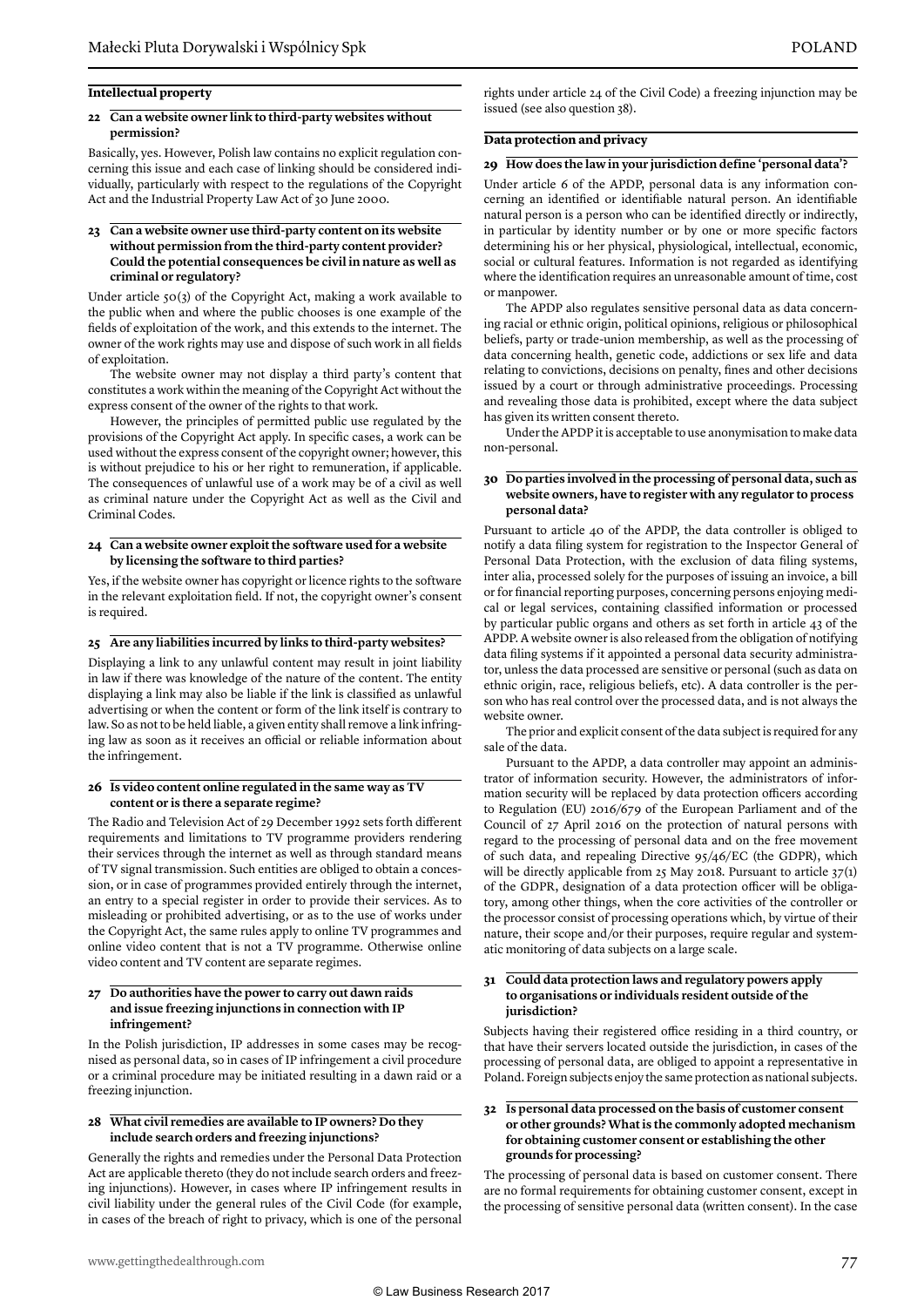#### **Update and trends**

The GDPR is expected to have an impact on e-commerce in many respects. First of all, the new requirement of transparent and unambiguous consent for personal data processing, which is not to be assumed from inaction, will affect e-commerce significantly. Such consent must be specific and given by a data subject freely as a result of a separate request submitted in plain and clear language. Current consents may still be valid provided that they meet the new requirements. The responsibilities of data controllers will be extended, inter alia, by the obligation to notify the Inspector General of Data Protection of any data breach not later than within 72 hours from becoming aware of such a breach. Such an obligation is imposed on controllers regardless of the sector in which they operate.

of email and distance marketing in general, there are opt-in and optout requirements.

#### **33 May a party involved in the processing of personal data, such as a website provider, sell personal data to third parties, such as personal data about website users?**

In accordance with rules applicable to the processing of personal data, in Poland as well as other countries of the European Union, an unlimited sale of personal data is not allowed. The APDP does not prohibit the trade of personal data. However, the data subject must know about it and agree on the sale of its data. Information about to whom, for what purpose and to what extent the data is going to be transmitted should be communicated in such a way that the interested subject should be able express his or her consent in a conscious way.

To the liability both for the seller and for the buyer, general rules of the Civil and Criminal Codes apply.

#### **34 If a website owner is intending to profile its customer base to carry out targeted advertising on its website or other websites visited by its customers, is this regulated in your jurisdiction?**

Yes, this matter is subject to the provisions of the APDP. In case of any breach of provisions on personal data protection, the Inspector General of Personal Data Protection may act ex officio as well as upon a motion of the person concerned.

Poland has introduced Directive 2009/136/EC of 25 November 2009 by amending the TLA to provide for an opt-in approach to the use of cookies. The user's consent to the use of cookies is always required, unless the use of cookies is necessary for enabling the use of a specific service explicitly requested by the subscriber or user or for the purpose of carrying out transmission of a communication via the internet. Before giving consent a user must be directly presented with clear and comprehensive information on the purpose and manner of using cookies, as well as on the option of using appropriate settings in its web browser or other application in a manner that disables cookies.

The user may consent to the use of cookies by accepting the aforementioned information presented to him or her by using the appropriate settings of a browser or other application.

Using cookies must not result in any negative effects on the user's software or hardware.

Although no legal acts or judgments on profiling have been passed in Poland it has been a subject of the GDPR, according to which 'profiling' means any form of automated processing of personal data consisting of the use of personal data to evaluate certain personal aspects relating to a natural person, in particular to analyse or predict aspects concerning that natural person's performance at work, economic situation, health, personal preferences, interests, reliability, behaviour, location or movements, etc.

#### **35 Does your jurisdiction have data breach notification or other cybersecurity laws specific to e-commerce?**

Yes, this matter is subject to the provisions of the APDP. In case of any breach of provisions on personal data protection, the Inspector General of Personal Data Protection may act ex officio as well as upon a motion of the person concerned. A data breach carries a penalty of a fine, penalty of restriction of liberty or deprivation of liberty for up to two years.

Furthermore, provisions of the AEPS establish obligations of a service provider related to providing services by electronic means and rules releasing service providers from legal liability concerning the provision of services by electronic means. This Act, as well as the APDP, also establishes rules for the protection of personal data of individuals using the services provided by electronic means.

#### **36 Does your jurisdiction recognise or regulate the 'right to be forgotten'?**

The right to remove all entries displayed in the contents of a web search engine is not regulated in our jurisdiction. This right has been recognised in the judgment of the Court of Justice of the European Union of 13 May 2014 (C-131/12).

#### **37 What regulations and guidance are there for email and other distance marketing?**

Email and distance marketing in general is regulated in the APDP, AEPS and the TLA.

Unsolicited marketing is not allowed. Email marketing relies on 'permission marketing'. A legal subject, which intends to send a newsletter or perform mailing has to ask the potential receiver for permission.

#### **38 What rights and remedies do individuals have in relation to the processing of their personal data? Are these rights limited to citizens or do they extend to foreign individuals?**

Generally the rights and remedies are regulated under article 32 of the APDP. Individuals have the right to control the processing of their personal data contained in the filing systems, especially to demand the data to be completed, updated, rectified, temporarily or permanently suspended or erased, in case they are not complete, outdated, untrue or collected in violation of the act, or in case they are no longer required for the purpose for which they have been collected.

In some cases unlawful personal data processing may also result in criminal responsibility or administrative fines under the APDP as well as civil responsibility under the general rules of the Civil Code.

These rights apply to citizens as well as foreign individuals.

#### **Taxation**

#### **39 Is the sale of online products subject to taxation?**

Yes, but the sale of products over the internet is not subject to separate tax provisions; online sales are subject to taxation on the same terms as ordinary sales. The issue is regulated by the Income Tax Acts, the Act on VAT and the Act on Civil Law Transactions. Within VAT taxation the Mini One-Stop Shop procedure is applicable to declare the VAT on online services provided to consumers.

#### **40 What tax liabilities ensue from placing servers outside operators' home jurisdictions? Does the placing of servers within a jurisdiction by a company incorporated outside the jurisdiction expose that company to local taxes?**

Regarding income tax, in certain circumstances this may result in the taxpayer having a permanent establishment in the given country and may result in liability for payment of income tax in that country on income generated in connection with the existence of such permanent establishment.

Placing a server in Poland does not influence VAT taxation on sales transactions. The nature of the transaction and the VAT taxation status of the purchaser are crucial to determine VAT liability.

#### **41 When and where should companies register for VAT or other sales taxes? How are domestic internet sales taxed?**

The place of registration should be the tax office competent for the company's registered office or principal place of business. Registration should be effected upon the commencement of business activities.

Internet sales are subject to general VAT rates applicable in Poland: the principal rate is 23 per cent and the reduced rate for some goods and services is 8 per cent. Certain goods and services are not subject to VAT (for further information, see question 39).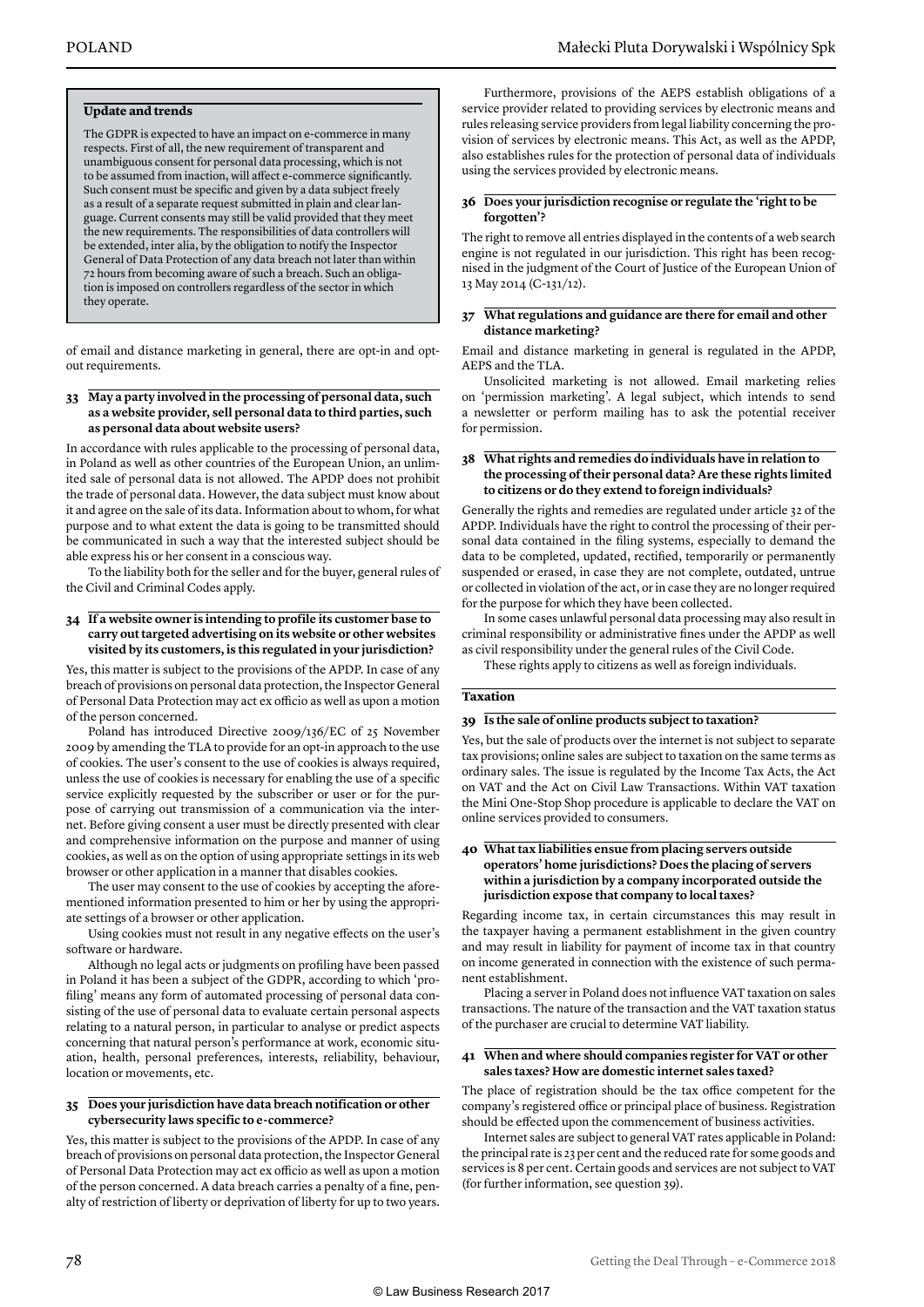#### **42 If an offshore company is used to supply goods over the internet, how will returns be treated for tax purposes? What transfer-pricing problems might arise from customers returning goods to an onshore retail outlet of an offshore company set up to supply the goods?**

The return of goods supplied over the internet is not subject to any particular tax provisions and should be settled according to general income tax and VAT procedures.

The taxation issues related to transfer-pricing provisions are not specifically regulated because of their internet character.

#### **Gambling**

#### **43 Is it permissible to operate an online betting or gaming business from the jurisdiction?**

This issue is regulated by the Gambling Act of 19 November 2009. According to its provisions, cylindrical games, card games, dice games and games on gaming machines may be provided only in physical casinos and bingo rooms. Organising online games of chance or online games on gaming machines is expressly prohibited. Operating an online mutual betting business is allowed but requires a licence. Pursuant to the amendment that entered into force on 1 April 2017 gambling operators who organise online gaming and own a licence or a permit or have notified such activity to a relevant authority are obliged to carry out payment transactions resulting from such gambling activity solely through payment service providers such as, inter alia, domestic banks or foreign bank branches. This requirement ensures adequate supervision of gambling-related financial flows resulting from the need for gambling operators to meet the requirements relating to money laundering and terrorist financing.

Furthermore, according to the amendment, the Minister of Public Finance maintains a register of domains used to offer gambling services illegally. The register consists of websites that operate online gambling without a licence, permit or notification to a relevant authority. As a result of placing the domain name in the register, access to the website is blocked and an adequate notification is displayed.

#### **44 Are residents permitted to use online casinos and betting websites? Is any regulatory consent or age, credit or other verification required?**

Participating in online games of chance or online games on gaming machines is expressly prohibited by the Gambling Act of 19 November 2009. Residents who are at least 18 years old are permitted to use mutual betting websites. However, under article 107, section 2 of the Tax Criminal Code, it is prohibited to participate in a foreign game of chance or a foreign mutual bet within the territory of Poland. Anyone using such a service within Poland commits a tax offence subject to a fine.

#### **Outsourcing**

#### **45 What are the key legal and tax issues relevant in considering the provision of services on an outsourced basis?**

Outsourcing is classified and defined in the Council of Ministers' Regulation of 24 December 2007 on Polish Classification of Business Activity and in the Council of Ministers' Regulation of 4 September 2015 on Polish Classification of Goods and Services (with further amendments). There is no general regulation concerning the provision of services on an outsourced basis.

Special provisions for the banking sector are provided by the Act on Banking Law of 29 August 1997, which determines the conditions and principles that must be met in order to provide services on an outsourced basis. For example, the management and internal audit of a bank cannot be provided via outsourcing.

Tax law does not provide any special regulations on outsourcing. Therefore, the general provisions of Polish tax law are applicable.

#### **46 What are the rights of employees who previously carried out services that have been outsourced? Is there any right to consultation or compensation, do the rules apply to all employees within the jurisdiction?**

If outsourcing leads to the termination of employment contracts, the employer hires more than 20 people and a specific group of employees is made redundant, then under the Act of 13 March 2003 on Special Principles of Terminating Employment with Employees for Reasons Not Related to the Employees, the employer shall consult the trade union over such dismissals and is liable to make severance payments. However, this rule is applicable only where a trade union operates at the employing establishment.

In accordance with the Act of 7 April 2006 on Informing and Consulting Employees, if the employer hires at least 50 people, it shall inform and consult the employees' council on issues related to changes in the structure and operation of the business before using an outsourced company.

#### **Online publishing**

#### **47 When would a website provider be liable for mistakes in information that it provides online? Can it avoid liability?**

The Constitution of Poland, the Civil Code, the Press Law Act as well as international acts of law such as the Convention for the Protection of Human Rights and Fundamental Freedoms, provide for the right of freedom of speech as long as it is not prohibited by law. A website provider (being a content provider) is liable for the information displayed online under the general principles of the Civil and Criminal Codes or for infringement of other rights (eg, intellectual property rights or APDP). The content provider may be liable for publishing erroneous information on a website if the information infringes personal rights, causes damage or is in any other manner unlawful, and guilt for the unlawful result of publishing such information may be attributed to the content provider. The general principles of liability refer also to press



Ul. Świętojerska 5/7 00-236 Warsaw Poland

#### **Robert Małecki rmalecki@mpd.com.pl**

Tel: +48 22 828 14 60 Fax: +48 22 827 04 63 www.mpd.com.pl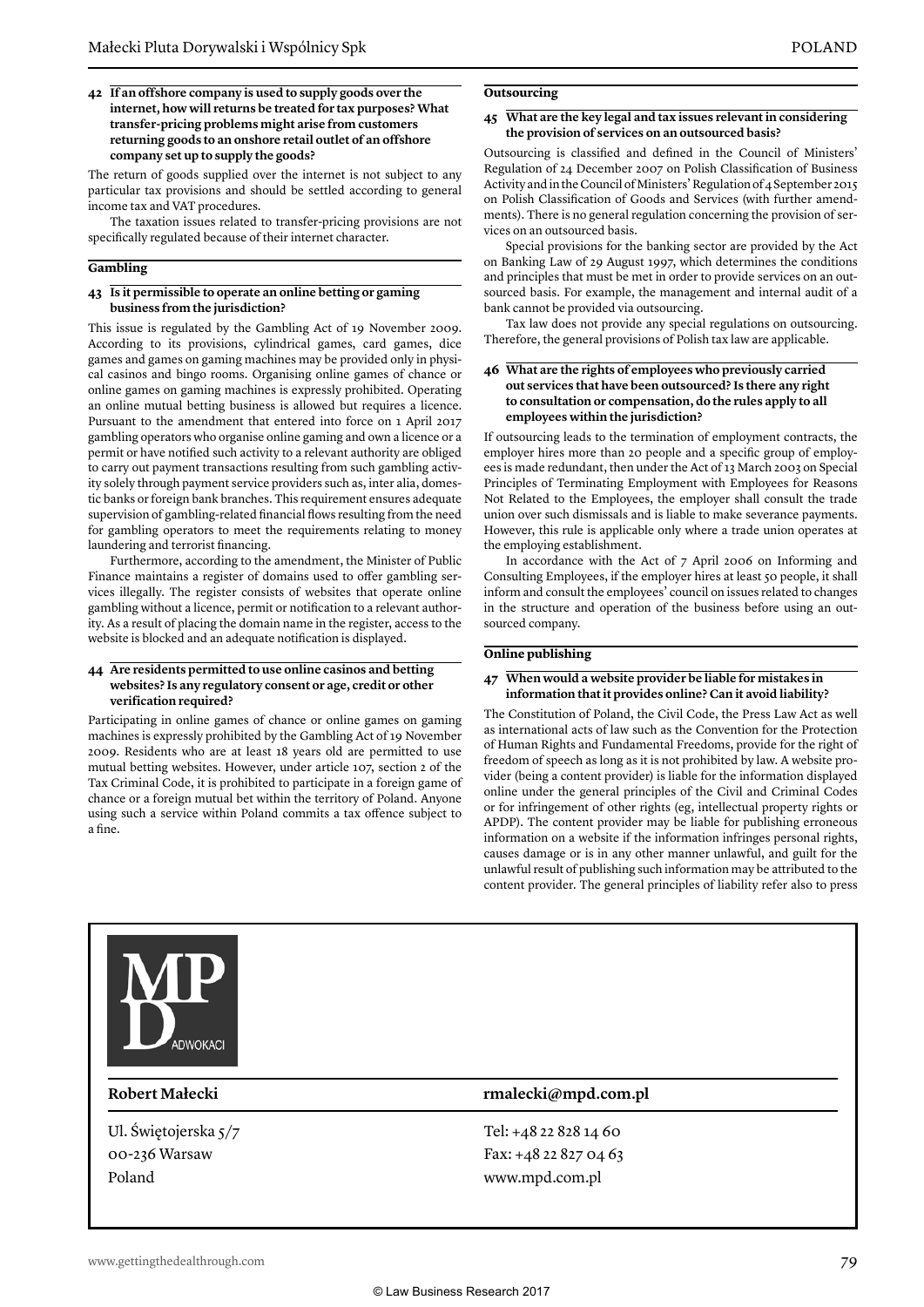published online. The author, editor, publisher and other persons that procure publishing of information are liable for the effects of publishing thereof.

The chief editor is obliged to publish a correction of inaccurate or untrue information within three days of receiving a motion of a person or entity. Business entities selling products via the internet may be liable for physical and legal defects of the goods sold to consumers and business entities. If the goods do not conform with the information provided to the contracting party the business entity may be obliged to replace the good or repair it, or either return the part of the price proportional to the extent of the defect or return the whole price paid by the contracting party if it withdraws from the contract. Business entities selling products via the internet may also bear civil or criminal liability for publishing misleading information on their services or products or providing false advertising.

#### **48 If a website provider includes databases on its site, can it stop other people from using or reproducing data from those databases?**

The Databases Protection Act of 27 July 2001 applies. A website provider that has a right to a database may prohibit unauthorised third parties from the total or partial use of such a database.

However, it is permitted to use part of a database made available on a website, which is not substantial qualitatively or quantitatively. Moreover, such use should not infringe the normal use of the database or harm the interests of its owner.

In any event, use of the database is permitted if the third party uses it for didactic or research purposes and identifies the source, or if such use is justified for a non-commercial goal, or for internal security and court or administrative proceedings. Nevertheless, recurring and systematic downloading or secondary use of the database is not permitted if this is contrary to normal use and results in unjustified violation of the owner's interests.

If the database can be regarded as a work according to the provisions of copyright law, the Copyright Act will additionally apply.